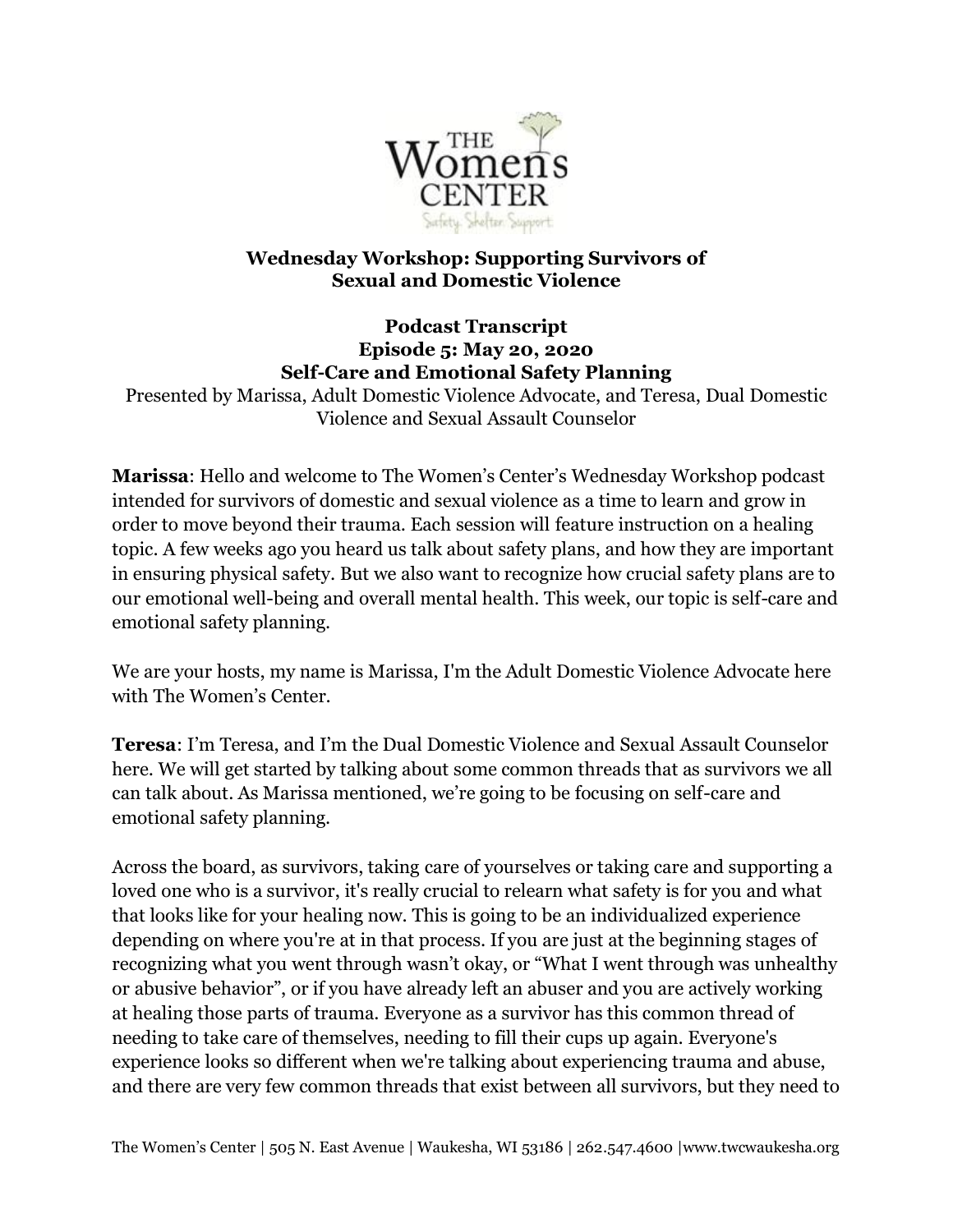practice that self-care and to take care of your emotional safety are two of them. Despite where we're at in our healing, we're able to address and assess what we need to do that fills up, and what we are engaging in kind of drains us or who we're talking to drains us.

**Marissa**: Self-care is any activity big or small that we do to take care of our overall wellbeing. It isn't always easy or convenient. It isn't always as luxurious as we may hear about. You know, with bubble bath shopping trips. It can be that, but it can also be the harder stuff too, like allowing ourselves to cry it out or do something that we may need to do but not necessarily want to do. The thing with self-care is that we must make a conscious effort to make it a part of our daily life, and practice it consistently even when we're not in a low space. The really cool thing about self-care is, it can pick us up when we're feeling down but it can also be a really strong preventive measure to, you know, keep us on track and feeling okay.

**Teresa**: There are multiple different types of self-care that you can engage in. We're going to walk through the four or five different types of self-care that you can try on and practice for yourself.

The first one we're going to talk about is sensory self-care. This is essentially when you are trying to calm your mind through the different senses. Some ideas of this could look like wearing a cozy sweatshirt of yours that is soft and fuzzy and it makes you feel warm and fuzzy. It could be smelling fresh air, or just getting outside, feeling the cold air right now. This could also look like taking a bath or shower too. Spending time with your pets, lighting a candle or listening to music. Especially all of these ones right now, when we're talking about self-care and trying to practice it, whether we are living with an abuser or we are at home a lot more due to Covid-19. Sensory self-care is a really great one that you can engage in pretty much every day if you would choose to do so. I know one that is really simple, if you're a coffee or tea drinker in the morning, even just smelling the coffee brewing or holding a warm mug. Those are ways that you can take care of yourself in a really small way.

The other type of self-care that we're going to talk about too is emotional self-care. This is when you are engaging fully with your emotions. This can be really easy to only address and/or work through positive emotions like happiness or when we're feeling really good and grounded. But it's just as important like Marissa had mentioned, to recognize when we're struggling or to recognize when we're feeling difficult emotions like sadness and we need to cry, or we're experiencing anger. It might be really difficult to allow ourselves to have those emotions take up just as much space and to bring them into the room and to look at them. But this is essentially a really big part of taking care of yourself, is honoring those things easy and hard that come up for you, and then figuring out ways that you can work through it. Some ideas to work on emotional self-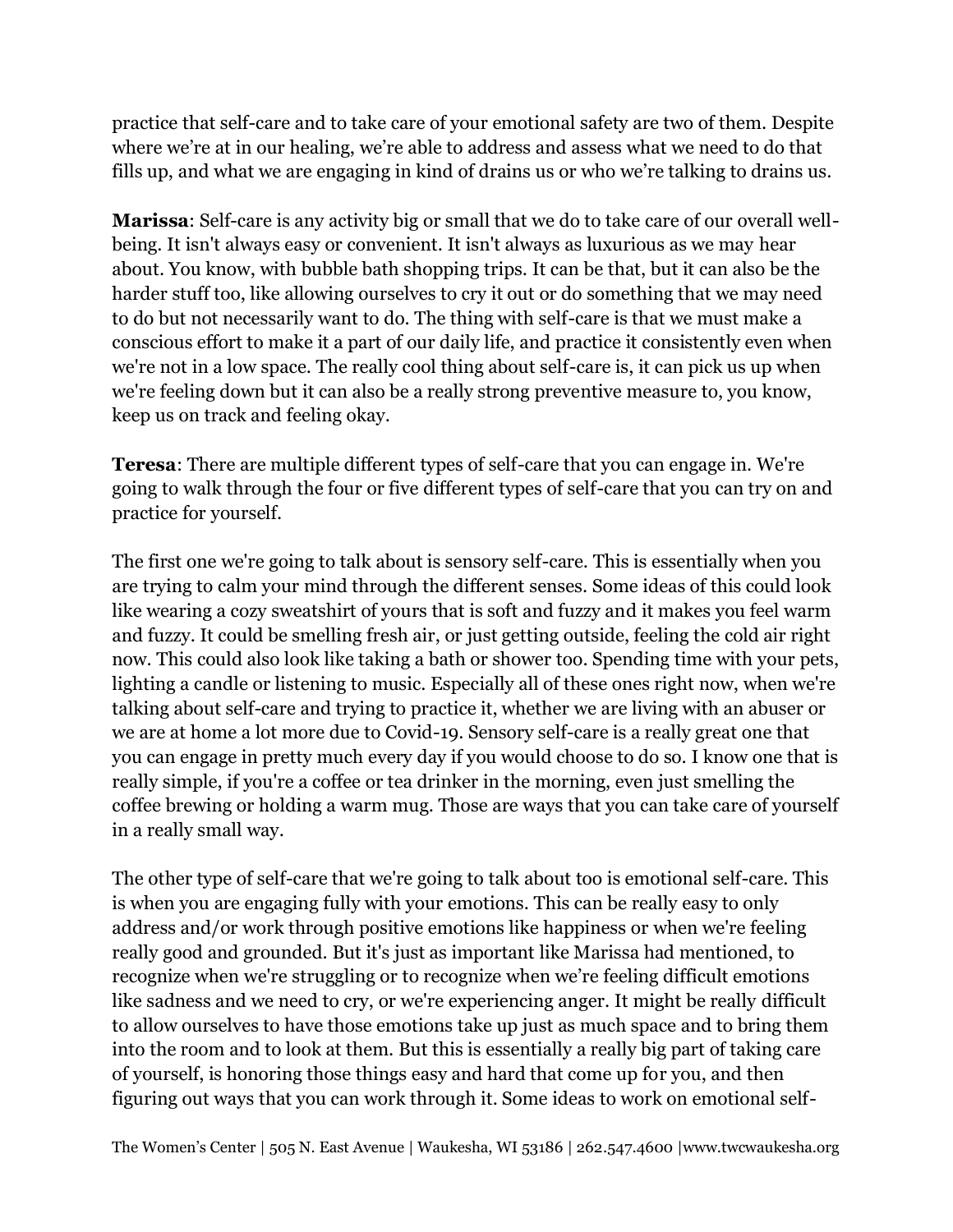care could look like journaling about your feelings. This could be a simple check in at the end of the day, "I am feeling blank", or "today I was really feeling grounded", or "today I really struggled and here's why". This could also look like spending time with your family or friends that you feel like you can be yourself around. Right now, if we can't see family or friends or support systems that made us feel grounded, that made us feel taken care of, give them a call if you can, if it's safe to do so. Or even think about sending them a letter. I don't think there's anyone that doesn't enjoy getting a piece of mail delivered to them. It's a really good way to just kind of process what it is that you're experiencing, or you know, to say "hey I really appreciate you" and "I appreciate having you in my life".

Another thing too that you can do to take care of your emotional self care, is seeing an advocate, a counselor or a therapist. Right now if you aren't able to keep appointments with advocates or counselors or therapists that you might have you know usually had, give them a call. Give a hotline a call, give some of those warm lines a call. That's why they're there right now. Having that non-judgmental space for you to kind of lay out what those emotions are that you're experiencing is a really crucial thing, and you deserve to take up that space when it's easy and when it's hard as well.

**Marissa**: To continue on with more types of self-care, let's talk about spiritual self-care. What I mean by that is getting in touch with your values and what matters to you. That doesn't necessarily mean you know, practicing a religion. This is all about finding out what matters to you and what you build your value systems upon. Some ways to practice some of that spiritual self-care is to practice meditation, reading some poetry, something that really speaks to you, means something to you. This can also look like taking a walk and reflecting on your surroundings. I feel like taking a walk checks a lot of these boxes all at once which is really cool. Some other examples of spiritual self-care are gratitude journaling, so that's writing down things that you are grateful or thankful for, and also tapping into some of some of your creativity. That could look like creating art, singing, dancing, you know anything that gets those creative juices flowing, those gears turning, makes you feel good about something that you're creating.

Another example of self-care is physical self-care. That's taking care of your body. That is just as important as taking care of your mind and emotions. They really are interconnected. It doesn't have to be as drastic as going for a run, taking a marathon, or practicing yoga. This is all about finding what feels comfortable for you and adjusting and adapting. It also looks like saying yes and no when you need to. Practicing some of those boundaries. Some examples of that physical self-care are, taking a walk again. Could also look like running or biking if that is something that you're into. It can also look like yoga, but it can also look like getting enough sleep or taking a nap when you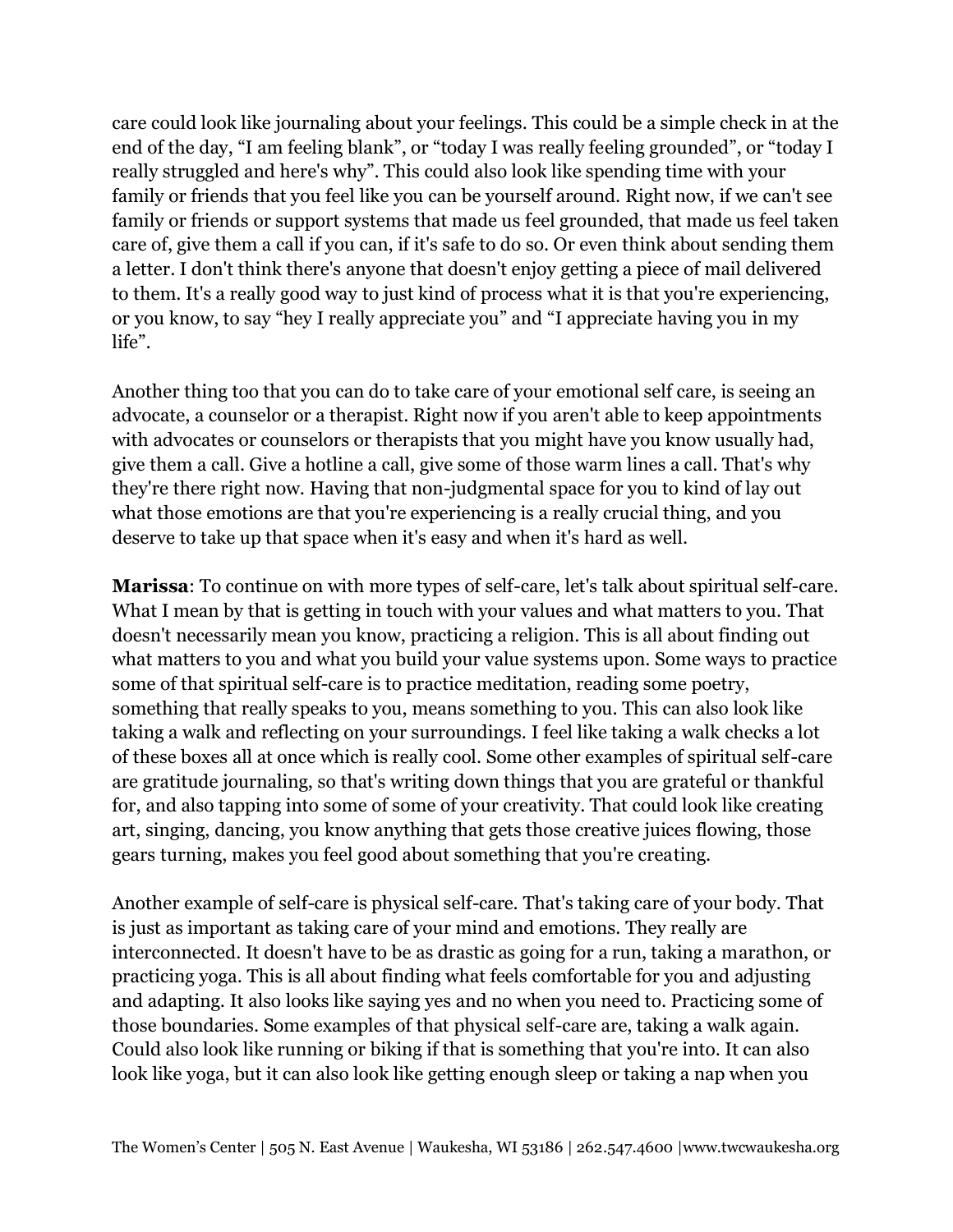need to, or drinking water. Just the act of listening to your body is a really strong form of physical self care and it's something that really, really does help.

**Teresa**: Another type of self-care that we wanted to talk about is social self-care. This is really crucial right now, especially when a lot of our social systems or our support networks, maybe we are feeling a little bit more isolated to them right now. Essentially, social self-care is connecting and reconnecting with people that are safe to you. This is really important whether we are in the middle of a pandemic like we are now, or whether we are just experiencing a lot of stress at home or in our relationships. This really helps us remind us that we aren't alone and that we have people that are willing and able to support us, whether we are having a good day or whether we're having a hard day. A good question to ask yourself, and this is something that never really steers you wrong, thinking about who fills you up? If you think about a conversation that you're having with your support network, are there people that make you feel really full and energized and seen and heard? and then are there other people that you feel like drain you after you're done with that conversation you just gotta sit down and take a break or you feel like you weren't seen in that? Those are some really good ways to determine who is some good social self-care that I can call or talk to. Some ideas for this right now, especially in the middle of Covid-19, is to maybe make some plans with a friend to meet up with them virtually. Whether that is an app where you are video chatting, or if it is even just scheduling a phone call right now. I know a lot of folks are choosing to have a check in with friends and family members once a week right now at the same time the kind of practice that consistency and establish a new routine for themselves, and to make sure that they're still staying connected with their support systems. That's a really great way that you can engage in some social self-care right now.

Also, could look like writing a letter email to someone too. Or even joining a support group. This is definitely still valid right now in the time that we are living in. There are a ton of different formats that different support groups are turning to, or even just going online and you know engaging in a podcast like this. This is the way that you are taking care of yourself as well. And lastly signing up for a class or maybe choosing to learn a new hobby that you always wanted to. We've got a lot more time on our hands and a lot more time at home and if it's safe to do so, you know find a way for you to engage that part of your brain. If there is a hobby like knitting you've wanted to take up for awhile, maybe now's the time to try that out.

Our support networks can look like friends, family and our community. And especially if these are your networks that have been isolated due to abuse that you've endured, or due to the isolation factor that you might have endured from the abuse. It's really important to think about ways right now that we can re-engage with them, or creative ways to re-engage socially even when we are socially distancing from people.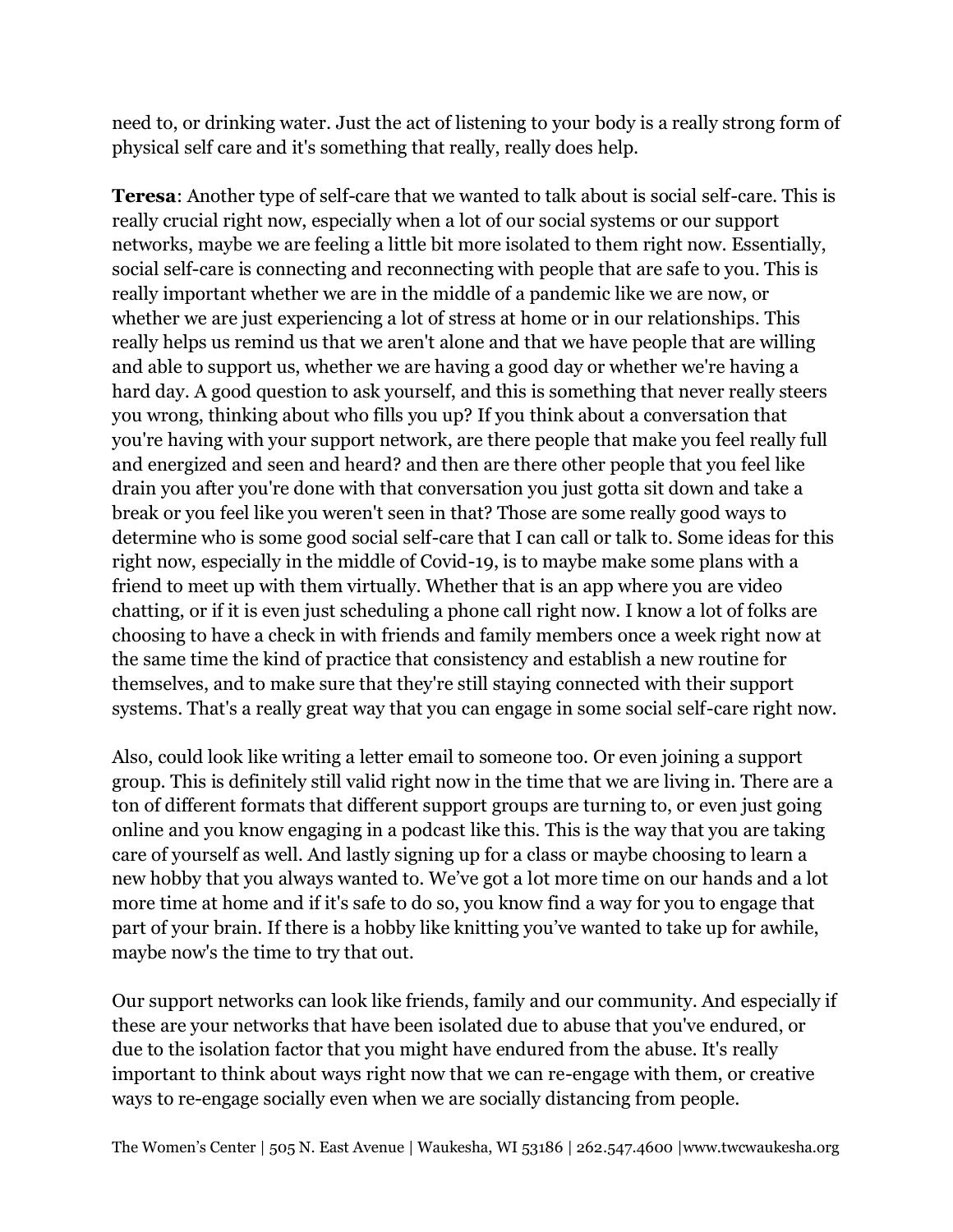**Marissa**: What you might need to fill yourself up or decompress really is individualized as we had illustrated beforehand. That said, there are few tips that all survivors, really all folks, can utilize to practice on their self-care in a way that feels good for them.

The first thing being using some positive affirmations. That's challenging the negative self-talk, voice of the inner critic that we might have learned from an abuser or from social messages around us. We want to challenge those with positive thoughts about ourselves. Something I find particularly helpful is when I feel like apologizing for existing or making a mistake, I try to thank myself or thank, let's say, another person I was interacting with for having patience, or you know whatever sort of matches up. It's sort of that practice of gratitude as well as you know, trying to challenge that negative self-talk. I find that particularly helpful.

Another good tip would be finding an outlet to move your body. Tapping into that physical self-care that we were talking about beforehand. Trauma sits not just in our emotions and brains, but it also sits in our bodies too. I know when folks get really stressed or they're feeling a trigger related to trauma, sometimes that can manifest as some physical pain. So, finding a way to physically release those intense emotions when they arise can be really, really helpful. Utilizing creativity is really important as well, especially when we may not be able to process through words. You may be able to release those feelings through different creative activities. Again, making art, music, dancing, writing. And again, I know I said this in the last podcast. Do it even if you don't think you're very good at it. It's fun regardless, you're letting something out. I guarantee you you're going to feel just a little bit better after practicing that little bit of creativity.

The next important really important tip, and it's something I feel a lot of us overlook, is paying attention to our breathing. A lot of us assume that that's just automatic, and in some cases obviously it is, but sometimes we really need to breathe intentionally and focus on her breath to ground us or bring us back to the present. Triggers, flashbacks and thoughts of abuse may send us into a fight, flight or freeze response. And especially in those moments, it's important to take a moment to practice mindful breathing and/or meditation if that's something you're into, to totally rewire our natural reactions. Those reactions are attempting to keep us safe because we feel like we are in physical danger at that time, and when we're not in physical danger when we're maybe just experiencing a trigger or flashback we can really calm ourselves down by focusing on our breath. Trying to bring that down to a more normal state. Lastly, it's really important to try to find support. It is more than okay to ask for help and to receive it. You are worthy, you're not being a burden by asking for help, you know support is something we all need. And again, you deserve to take up space and you deserve to have folks in your corner who are invested in your well-being too.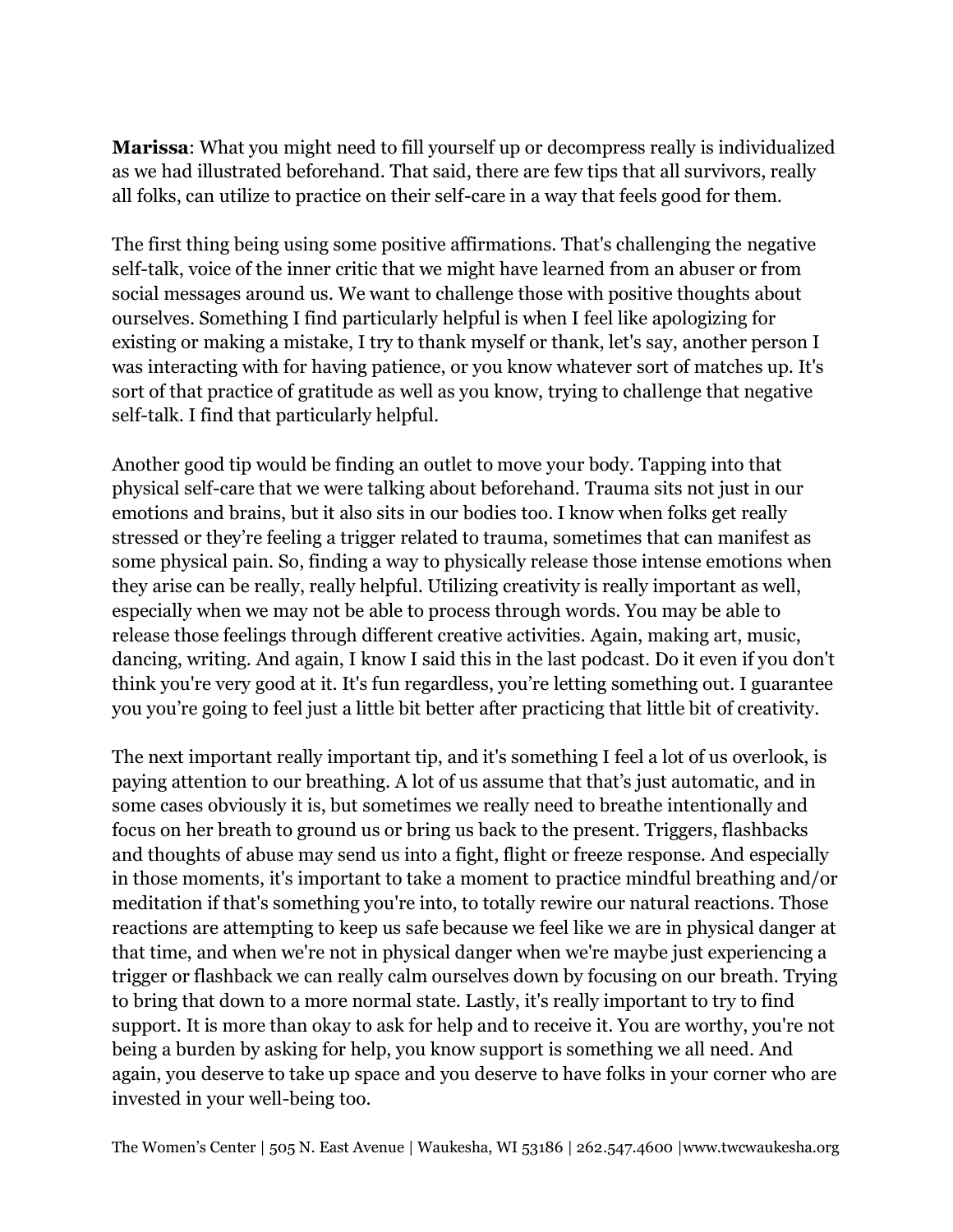**Teresa**: How do we break this down, knowing that there are so many different ways that as survivors you can take care of yourself? And especially right now, experiencing a lot of added stressors from the pandemic, how do we actually implement this into our lives? It's important to take self-care in small little chunks. Because when we tend to look at it as a whole, it can seem super overwhelming. We might step back and say: "Well I'm not practicing these different areas of self-care in my life and how do I even begin to implement those things?" Take it in smaller, more manageable pieces. Essentially, taking it just one day at a time. I know a really good tip that has worked for a lot of different folks, has been mapping out on a Sunday night what you want to practice that week. So, it is just taking 10 to 15 minutes on a Sunday and say, okay, maybe my goal this week is to practice more physical self-care. And maybe something I want to establish is making sure I'm getting enough sleep. Especially now, we're going through a lot every single day and that takes a toll on us both emotionally and physically. So maybe that goal is to get 6 to 8 hours of sleep a night. But what plan can we implement in order to try to get to that goal? Thinking about what you need to do in order to get to bed, in order to get that 6 to 8 hours of sleep, based on when you need to wake up. Are there things that you need to do prior to going to bed that help you tap into that relaxation? Maybe that is taking a shower before bed, and then putting some essential oils in a diffuser. Or maybe that is journaling before bed. Creating some time and routine for yourself to meet that goal and to plan that out.

It's also important to hold yourself accountable for some of those self-care goals that you might want to set for yourself. A really easy way to do that is, is going to be making a list. I know I am such a visual person and I find having lists or things to check off, or even just like a calendar in front of me where I can, you know, look at "okay here is my plan and here's what I got to do" can be really helpful in holding ourselves accountable for different self-care goals right now. Track those different days that you might have achieved that goal of sleeping more, track when you haven't as well. It's okay. Just because you are setting a goal, doesn't mean it's going to be something that you achieve right away. This is going to be something that takes a little bit of time, and it's okay.

Again, just take it one day at a time and give yourself some leeway there. Ultimately, note how you felt too when you're practicing some of this self-care. Notice the change in, maybe your focus or the emotions that you're experiencing when you're just planning out that time for yourself. Or when you're making that effort to take care of yourself. And notice maybe how much more grounded or less stressed out you felt setting a goal and holding yourself accountable. Really just take it into some small manageable chunks moving forward.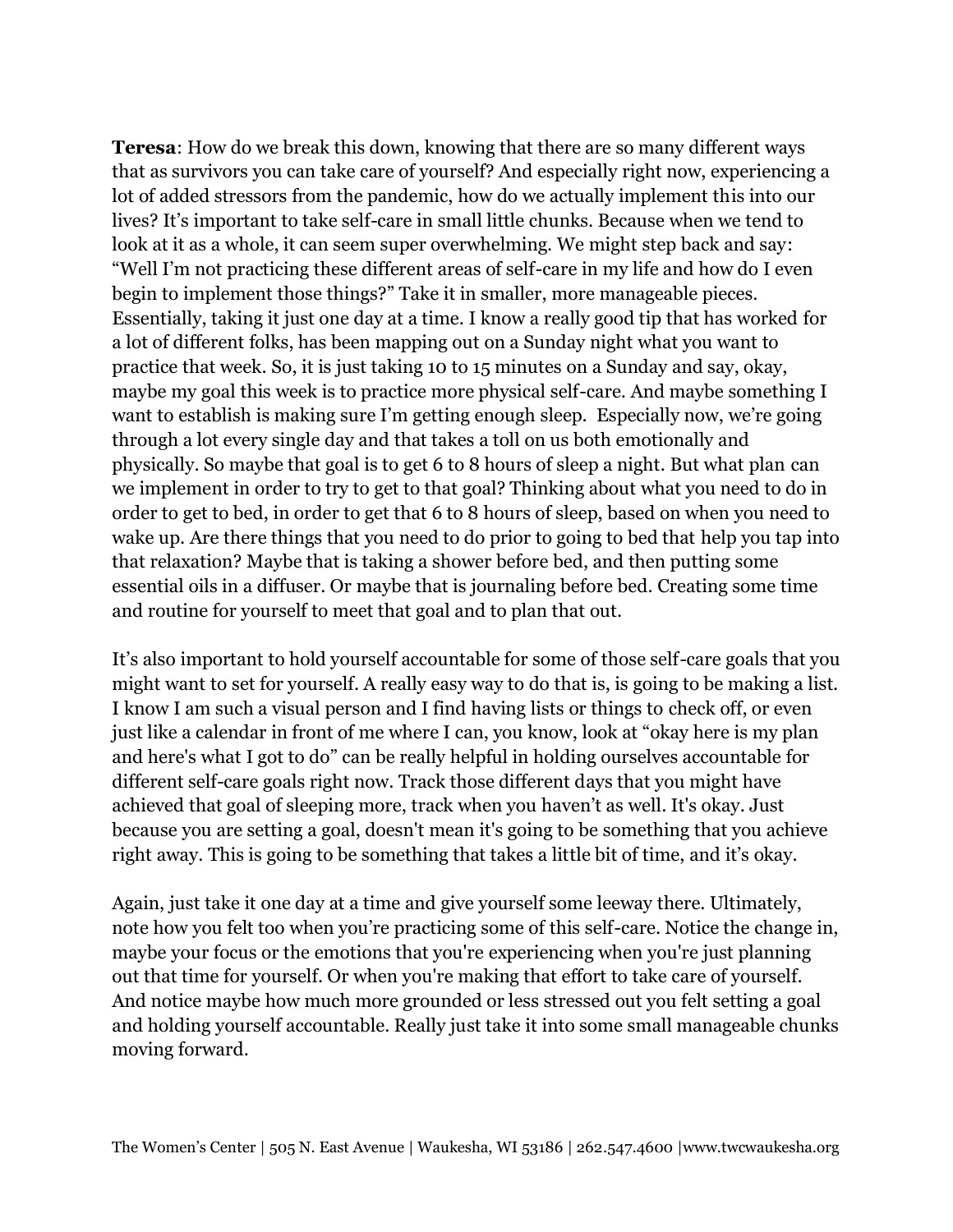**Marissa**: It's also really important to try to think about a time when you felt balanced or grounded, if you're currently having a hard time envisioning self-care. I feel like that is especially important when you're trying to devise that sort of goal and plan that you want to set out for yourself. Especially right now, we may not be able to count within the last few days or weeks where we felt totally balanced or grounded right now. Taking some time to really think about what that feeling was like the last time we felt grounded or balanced, and then yourself questions to determine what that looks like, sort of investigate it. See what aspects you can pull into your current life or your current situation.

To again, highlight some of that physical self-care, those questions can look like: "How was I sleeping? Did I have a ritual or pattern that made me feel rested?" You know, that can really help if we've noticed ourselves fall out of a habit that really worked. We can pinpoint what that was and try to find a way to include it back into our routine. Other questions we can ask ourselves are: What made us feel healthy, or strong? What activities made us feel more energized? Did we do a couple of stretches in the morning, and did that sort of fall off of our self-care routine at some point and we just didn't notice? Is there an opportunity to kind of pull that back in? Were there other certain routines that you would utilize to start the day off or wind yourself down at night? Again, how do we forge a path to bring those back into our lives? These are all really important questions to ask especially if we're feeling a little bit stuck at the start of this plan making process.

**Teresa**: To kind of expand on what Marissa was talking about, about asking yourself some of those questions if you are struggling with how I am practicing self-care. When we're talking about looking at emotional self-care, you can ask yourself some questions to determine what maybe has worked for you in the past, or what could work for you right now. Asking yourself questions like, what fun or leisure activities did I enjoy or look forward to prior to this? Most of us have things that we've done to relax us or to take care of ourselves or things that we really enjoy doing. Those might be things right now that we can't just do, just due to the different things that are set in place such as social distancing. But still, write it down, take a look at what brought you some joy prior to that. Asking yourself a question of, were there any relaxation activities that were a part of your schedule already that you were engaging in? Did you have a relaxation ritual of writing in your journal every night before you went to bed? Or did you have a relaxation ritual such as taking a walk in the morning to get you kind of relaxed and grounded for the day? Just taking a peek at some of those things.

Asking yourself to who you spend some time with that you felt safe, supported, or heard and seen around. This is going to be really crucial too, around that question that I mentioned earlier about who fills you up versus who drains you. Thinking about people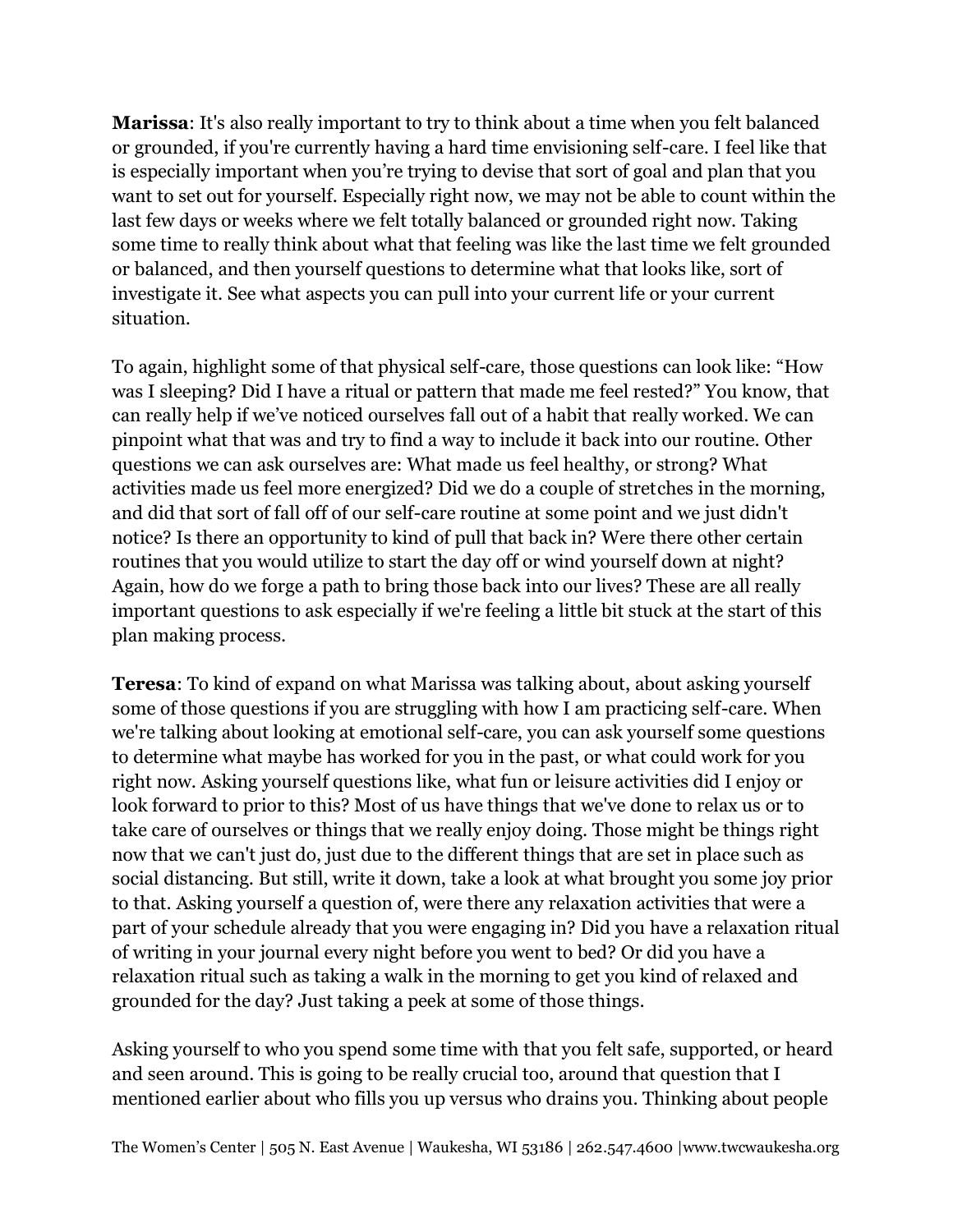that you feel safe around first and foremost and then supported by it's going to be a really great path to kind of lead you down, as far as who you will go to to practice that emotional self-care. And lastly, asking yourself about where you spent your time. Maybe there was a place that you felt comfortable and grounded. That might have been a park close by to you, or you know, maybe there's a certain path that you hiked down that made you feel really connected to nature. Thinking about places that you've gone prior to staying at home a bit more, and then places right now that you might be interacting with that make you feel safe and grounded. Whether that is a room in your home or whether that is a safe place from that safe place exercise that we talked about in a podcast last week. Is there a place that you can go to that makes you feel comfortable? That makes you feel relaxed?

**Marissa**: I feel like a lot of these questions can really help inform what our overall selfcare plan is. Right now, we're looking at how we fit these pieces together in our total self-care puzzle. It's really important to make those achievable, realistic goals for ourselves to practice self-care. And to write it down too, and to address any barriers that might be in the way of that. Even though we're spending more time at home we might not be in the head space to get 5 or 10 different tasks done, or pick up a new hobby and master it, learn a new language, things like that. If that feels realistic for you, by all means go ahead, right on.

If you if you've been feeling yourself being particularly exhausted, and I think we've sort of figured out how this is affecting us or we at least can figure out where energy is at, we can use that to to figure out what goals actually feel achievable for us. It's important to ask ourselves, what do we need to do to take care of those different domains of self-care? What did you enjoy doing? What did you enjoy doing in the past? If you're not sure, what piques your interest? It can be really helpful to share your self-care plan with a friend or family member that helps hold you accountable, it might even get you a little bit excited about the goals you set out for yourself. You share with them a new hobby you might be looking into, they sort of cheer you on, that feels really good. With that though something really important to consider is allowing your plan to change. Especially right now where one day we might have all of the energy, and the next day getting out of bed might be the hardest thing we do.

Our self-care plan is meant to be a guide that adapts to our lives, as you or the circumstances you're going through change. A prime example of that, we don't necessarily know when the current restrictions are going to loosen. When we make our self-care plan now, we genuinely might not know what that looks like in a month or two and that's okay. Along with those realistic goals, having some flexible goals too, general things can really help. Find a template that works for you. Teresa is going to be talking about a template that we find pretty helpful, we're going to also post a couple of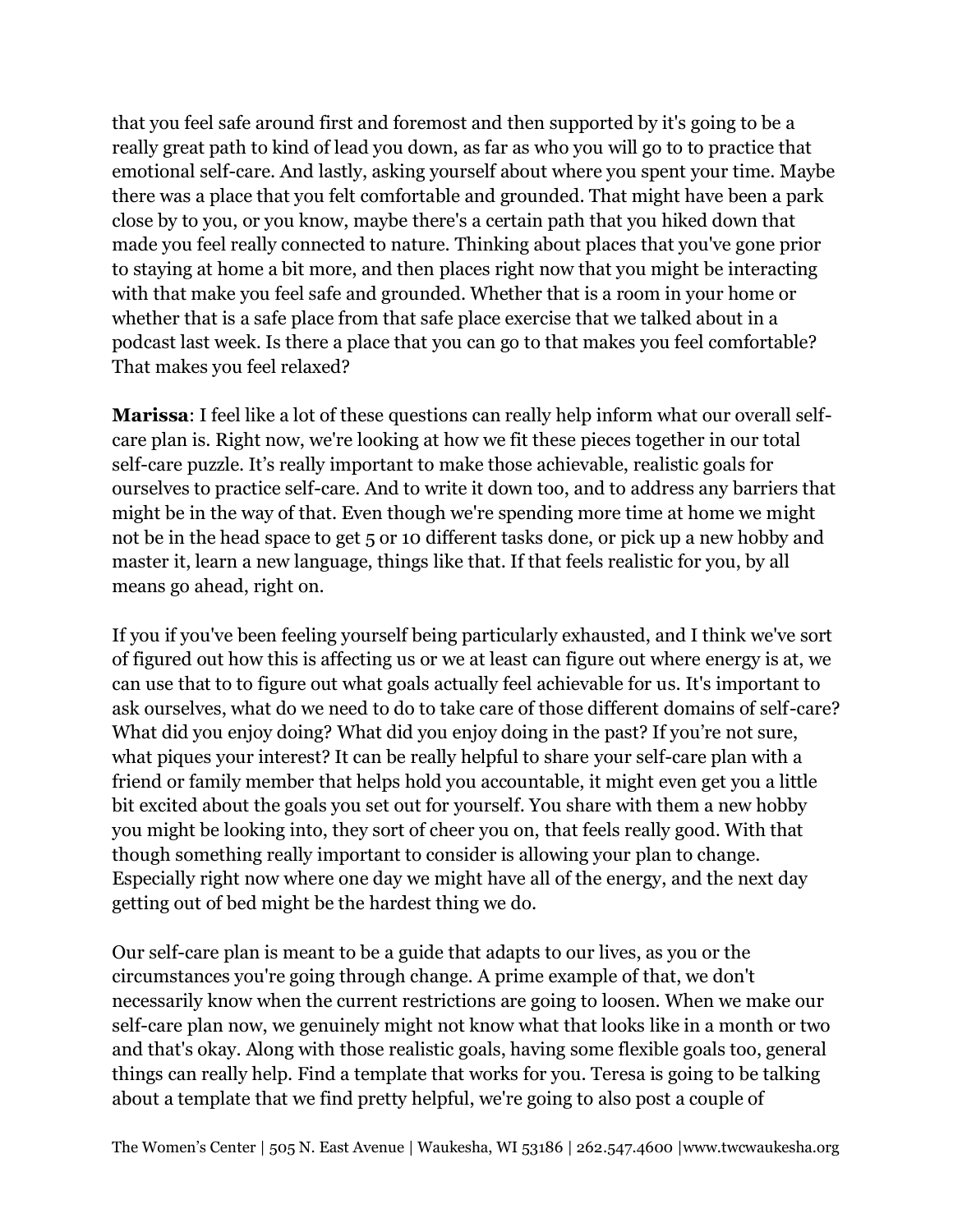examples on our website. There are so many different ways to write out what we want to do for self-care. It could be a list, it could be a visual representation, could be a drawing, could be an essay if that's what you're into. Whatever makes the most sense for you, it's what's going to work and we're totally in support for that.

**Teresa**: So, like Marissa had mentioned, there are multiple ways that you can make that template for yourself, make a self-care plan for yourself. The one that we are going to be talking about right now is going to be the self-care wheel. This is a really great template to look at if you are a visual person or if you just want an easy way to kind of jot down some brief ideas of practice different domains of self-care. A blank template of this will be posted right below our podcast that you can print off, or even just take a look at to give you an idea of looking at the different ways that you could practice some selfcare.

If we take a look at the self-care wheel, we have different spokes of it that you can fill out or just jot down some ideas of what might work for you. There are different aspects to it. That's going to look like a physical spoke of that wheel, psychological spoke, emotional spoke, spiritual spoke, a personal spoke and then a professional spoke. All of these different parts of the wheel you can take a look at it and fill in as you want, but just to give you some brief ideas of what different self-care activities you might want to put in there.

We've talked about that physical self-care piece quite a bit. So that's going to look like making sure you're getting enough sleep, or eating healthy, drinking enough water, and taking that walk, or taking some time off from using your cell phone. If you move through the self-care wheel into the psychological part, this is going to look like practicing some self-reflection. Whether that is through journaling, whether that is reading a book, listening to this podcast, or even act asking for and receiving some help when you need it.

Moving towards the emotional part of the wheel, that is going to be where we are practicing some self-love or maybe some self-compassion. We might have a funny movie that we really like to watch. It makes us feel taken care of or helps you feel good about yourself. That also could look like too, telling yourself "you are good enough" or "you are strong". Whatever mantra might ground your or make you feel comfortable and relaxed. The spiritual part of self-care, like Marissa had kind of gone into, is going to be looking at different ways that you can reflect. That could be something as simple as going out into nature if that makes you feel connected. This could also look like meditation, singing, dancing, practicing some yoga.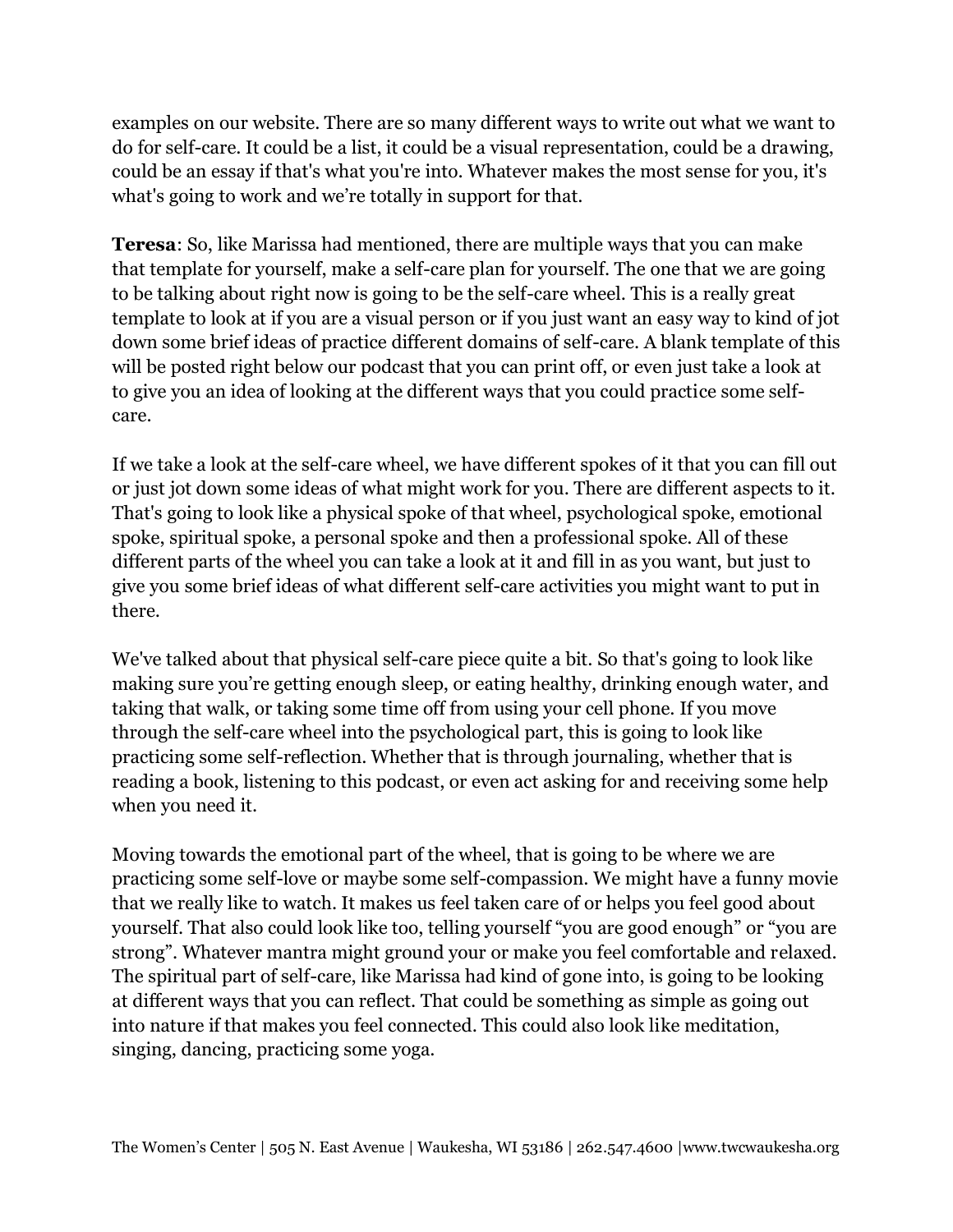The personal part of self-care is going to be talking about learning who you are and figuring out what you want in life. Whether that is short or long-term. This could look like grabbing a virtual coffee with a friend right now, or you know talking to a friend over the phone while you are going for a walk. This could look like writing, writing poetry, or writing a journal entry. Or even just spending some time with your family however it's safe to do so right now.

The professional part of self-care too. If we think about you now, taking some time to set some boundaries for ourselves. Especially right now, some ideas of practicing some professional self-care might be looking like creating some new routines for yourself at the beginning of the day and at the end of the day to make sure those boundaries are being upheld. This also looks like you know connecting with your co-workers, connecting with some colleagues and you know, allowing yourself to to have some social interaction in that professional realm. And too, it's also okay to learn to say no if you are feeling over stressed out and feel like you need to take some time for yourself. All these are just suggestions of what you could put into your wheel.

Everyone is going to have different needs in different parts of the wheel, maybe they want to address right now, and maybe some of these different spokes aren't as applicable to what you are currently going through. But I know I really respond to anything visual, so this is a good one that I like looking at. And you can put it somewhere in your house if it is a good reminder of you know, "Hey, I need to practice some of that emotional self-care here today" or you know what, "I put down in physical self-care I was going to take a couple more walks this week". It's a good visual to have hanging around your house just to do a quick check in. So that is one option for you to practice in order to kind of determine a nice self-care plan for yourself.

**Marissa**: Totally. I can totally attest to that. Back in the day when we were still in our offices, I had my personal self-care wheel hanging up on my wall, and it it was really helpful to look at that and figure out, you know, what I what I need some sort of set those intentions for myself so looking forward to eventually being around more often. One of these days right?

So to switch gears a little bit, let's talk a little bit about safety planning. I will give a brief refresher. If you tuned into our safety planning and relationships podcast this first part is definitely going to be a little bit of a repeat.

But just for the record, a safety plan is a personalized, practical plan that addresses ways to stay safe regardless of where you are in let's a relationship or healing. This looks like safety while you're in the relationship, if or while you're preparing to leave, and this also encompasses safety after you may have left an abusive relationship. Safety looks and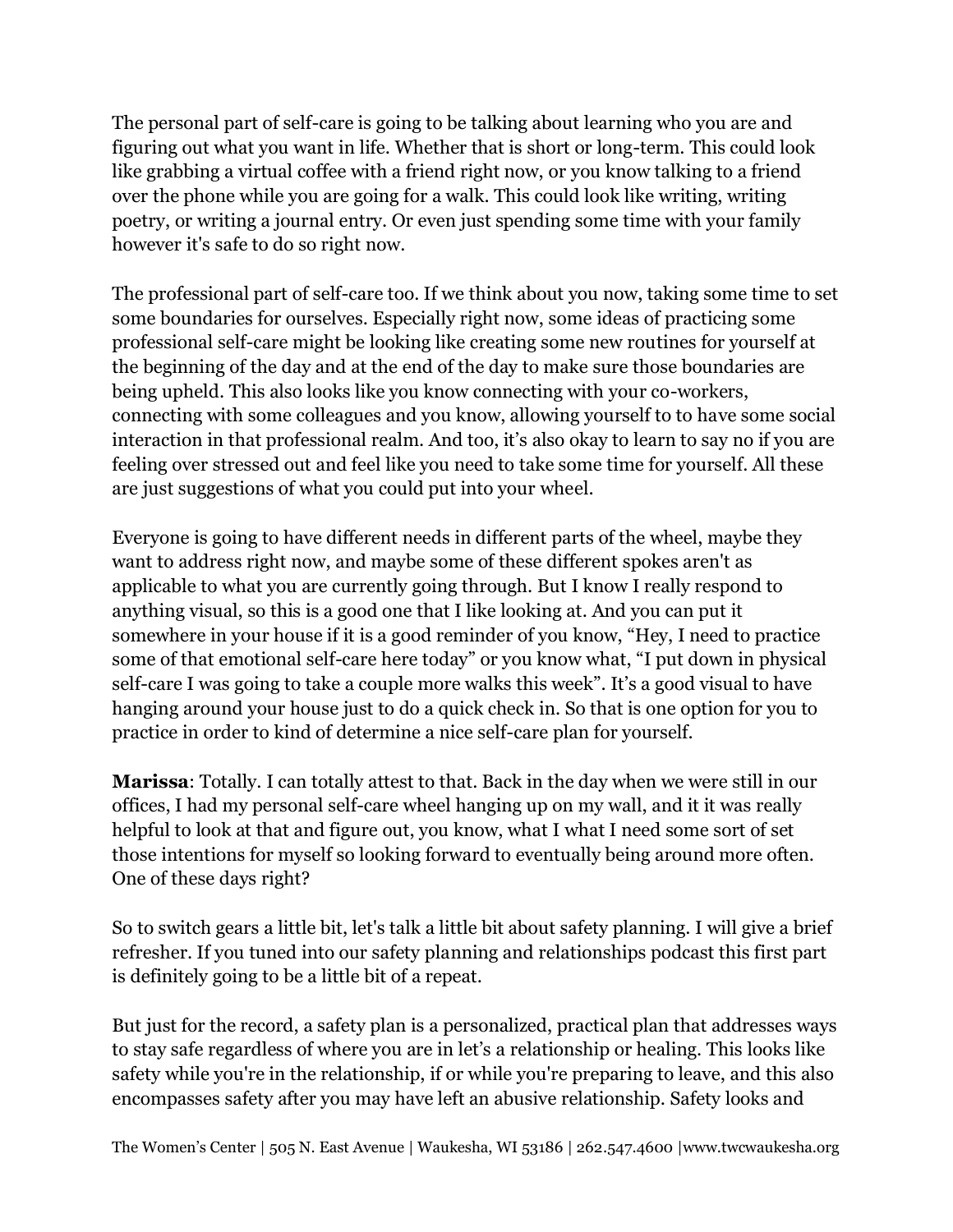means something different each survivor, and that's guided by our internal compass that helps us steer in the safest direction. It's also known as our gut feeling too. While of course physical safety is really important to address, emotional safety is just as crucial. It helps us honor emotions that arise, helps us accept them, and it also helps us determine how to make the best decisions we can to take care of ourselves.

It's also really important to note that safety planning is not static. It's meant to be reassessed, it's meant to be reviewed and modified as our relationships and as we ourselves change. Again, overall safety planning can encompass physical safety, emotional safety, and also address specific and also address specific facets of abusive relationships that may and impact our safety. Such as, maybe when a partner is using, or safety while there's a protective order or a restraining order in place. It also looks different depending on where we're at in a relationship, if we're currently there, if we're planning on leaving or again after we have left. So true is that for physical safety planning, and it's also true for emotional safety planning too. We need to address those emotional needs no matter where we're at in that relationship.

**Teresa**: Emotional safety is going to look at developing a way to take care of and honor every feeling that you're experiencing. This is something that might sound really easy to practice when we're feeling good and grounded and we're feeling relaxed. But practicing emotional safety when we're feeling triggered, or when we're having hard days is just as important.

Essentially emotional safety, it feels like accepting yourself and all of those emotions that come up for you. We are all human and we are going to have good days, we're going to have hard days too, and just honoring every single emotion that arises for you and looking at it head on and saying, "what can I do to, to, work through this is?" is a great way to look at emotional safety.

When we are talking about an emotional safety plan, a good one will have different things that address things such as triggers. Everyone's got certain triggers that give them a certain emotional response, and everyone reacts and responds little differently to those triggers. But a good safety plan will address what those specific triggers are, what those reactions that you might have had in the past to them could be. When you look at that then, and your safety plan, you're able to better identify what some healthy coping skills you could utilize to work through those triggers could be. That also might look like practicing some relaxation techniques or identifying different relaxation techniques that have worked for you in the past. This is a great opportunity to maybe practice some of those grounding skills that we talked about in previous podcasts too, to look at if this is something you can implement to practice that emotional safety.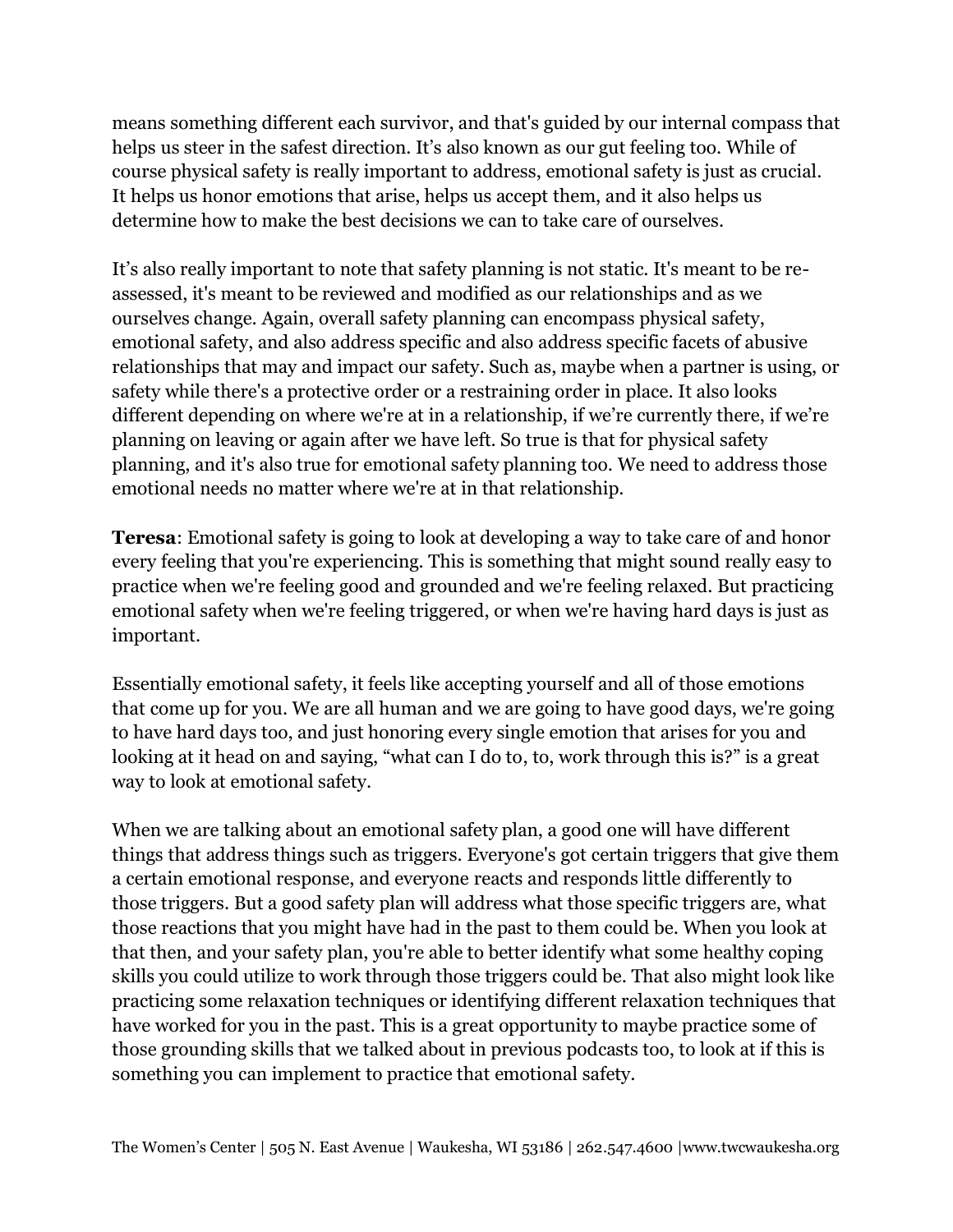And lastly, a good emotional safety plan will also address different support systems that you can reach out to you if you are experiencing triggers. If you feel like you're coping skills that you're using aren't working to your advantage at that time. Is there a safe person, a safe friend, a hotline that you can call? Really identifying those things. So, Marissa's going to walk through specifically different parts of emotional safety plans. And this is something that we are going to have a blank template for as well on our website, right below here, so if you are more of a list person or like writing it out, this is a great resource for you to engage addresses that visuals health care plan.

**Marissa**: To get us started on that path of emotional safety planning. Let's really start looking inward and, and, figure out what we might need. So first off, let's recognize the reactions that we may have to triggers. That's really breaking them down. What happens to your thinking? What happens to your body when you start to feel a trigger creeping up? Is your cue your heart rate escalating a little bit? Do you feel warm when you start to experience a trigger?

Again, it looks different for everybody, so taking that time to figure out what your individual cues are can be really important to identify when you're starting to have that stress response or that trauma response. And to echo Teresa, identifying that support network too. So, who's a person that you can talk to? What are some hotlines you can utilize? It might even be helpful to sort of breakdown you might be able to get out of a conversation with a specific person. For instance, do you have a support person that just really gets it with the advice piece of things. And do you have somebody who is just really good at distracting you? Or helping you tap into a different coping skill? If you know that, it can be helpful to figure out who to reach out to when you need that space, when you need that time to think through things.

It's also okay to use to emphasize what you need. If you need to be up front, and say, "you know what, I have no idea what to do, I need you to help me figure this out". Or you know if you know the advice is the last thing you want and you just want to let it all out and vent, and then be distracted from it, it's okay to vocalize that. Again, through all of this you are not being burdensome for asking for help. It's a big step, it's a show of strength, and you deserve that space to identify what you need. Another thing to look at, is creating safety both internally and externally.

So, what can you do independently to help make you feel safe? What can you do while you're with others, whether that's engaging with them or not? Are there little small things that you can do, like and play with a fidget toy, or use some of those cognitive grounding tools that we have mentioned in previous podcasts where you're listing off everything of a certain category in your mind. Do any of those make you feel safer? It's also important to identify restful activities as well. Is there something that just really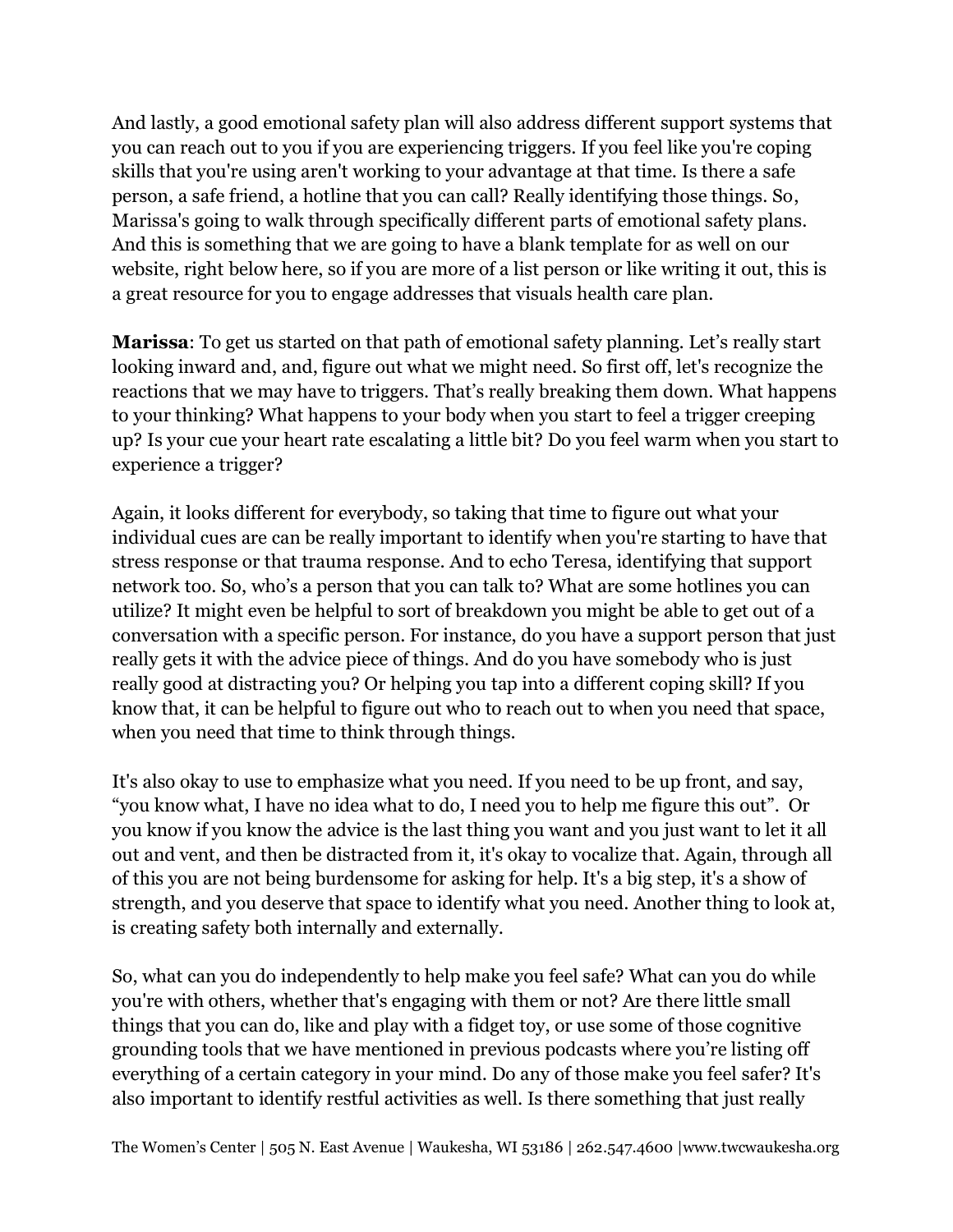puts you in a good calm mood? Is it laying down on the couch? Is it taking a nap? Is that listening to music? What helps bring you down, especially when you're feeling a little bit more escalated or in that trauma or stress reaction.

Another thing to sort of ponder, is what daily routines or activities help you promote structure? Chaos is definitely a natural thing to feel especially now when we really don't know what's next, or we really don't know what even our own long-term plans look like. But that said, you know what can help us feel grounded and within a structure in the specific moment that we're dealing with, in the specific day that we were looking at? What helps us feel more in that routine? It's also important to become aware of some of those emotional triggers. And sort of figure out what coping skills you can use to counteract them, or what positive self-talk can help when the negative feelings creep up. And by emotional triggers I mean things that make you feel less than worthy, or particularly down or something that just makes you feel like you are again, less than.

And what are some community resources that you can utilize to heal? Is there a specific counselor or advocate that you work with? Is there a hotline that when you call them they just get it? Are you able to remain in touch with your therapist or engage in a support group at this time? What are some of those community resources that are safe, supportive, and accessible when you need them?

**Teresa**: This may seem really foreign or exhausting to think about right now, or consider trying to implement in your life. And that's okay if this is feeling in a very, very overwhelming, it's understandable. This might be totally new information, and allowing ourselves that space to feel every emotion that comes up might be something different than what we allowed ourselves to do.

Ultimately take a look and recognize maybe where this is coming from. If it is feeling overwhelming, if it is feeling scary. We might have those internalized messages of not being worthy of that self-love or taking the time to practice self-care for ourselves or that emotional safety piece. An abuser might have instilled in us we are not worthy of that space, we are not worthy of feeling safe within ourselves or with others. Really recognize that maybe some of those initial responses to practicing time for yourself might come from that place of whether directly or indirectly hearing that we weren't worthy of taking up that time, that space. We know that that is so not true. Everyone deserves to have safety, to have self-love, self-care. And it's really crucial to just give yourself that time to start from the bottom up. This doesn't have to be all or nothing, and this definitely does not happen overnight either. Our needs need to be met first in order to move through healing, and in order to maybe practice some more layered parts of self-care.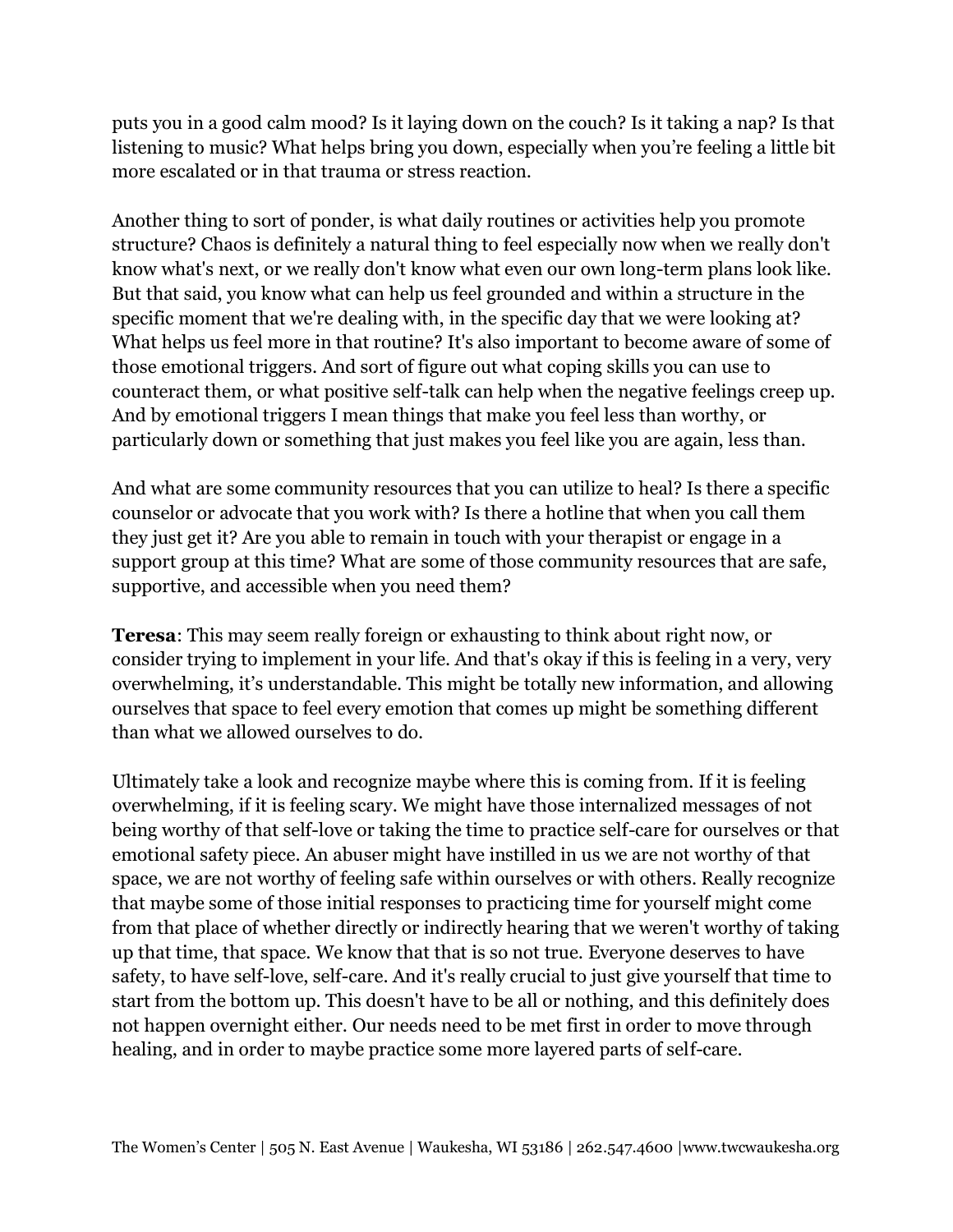There is a tool I talk about a lot with folks called Maslow's Hierarchy of Needs. It talks about starting at the bottom of this pyramid, addressing these really basic things that we need to have met in order to, to, move to another level. If we are looking at taking care of ourselves initially, first through food, water and sleep. Making sure that we are getting enough of those things, or making sure that those needs are met prior to thinking about, maybe then after we experience, "okay I have secure, food I have secure water, and I'm able to get enough rest", maybe then I can start looking at them emotional safety piece or I can look at am I physically safe in my environment that I'm in now? Once you kind of address those two things and you can look at the relationships in your life. Who is safe? Who is unsafe for me? Who fills me up versus who drains me? And from there, you can look at self-esteem, and you know some of the achievements or goals that you have for yourself. And then move towards the top part of the pyramid called self-actualization where we are looking at our personal potential or our creative endeavors that we might engage in. This isn't something that needs to be really, really, big, we don't need to move you know all the way through that initially overnight. This could be as simple as just drinking more water throughout the day right now.

If things are stressful at home, if you are still living with an abuser, if you are just really struggling with the added stressors of Covid-19. There are small self-care practices that you can engage in, that are showing yourself that you're worthy of taking up that space. So again, just being patient with yourself and recognizing where it's coming from can be a really important part to just honor those emotions that are rising for you.

**Marissa**: And to sort of wrap the topic of emotional safety planning up, we wanted to present a few tips and tricks that can be really helpful in establishing this emotional safety and creating your plan. Again, trying to seek out supportive people in whatever means you can. Family, friends, community. Especially right now trying to figure out which channels you can reach out to them through. Whether that's a phone call, snail mail, video chatting. Whatever way you can still feel that support.

Also identifying and working towards those achievable goals, while using your support systems to keep you accountable. Really Important stuff. Also, important to create a peaceful space for yourself if you can. So that could look like a room in your home, a comfy chair, a park that you enjoy going to, it can be as simple as leaving a smell or a piece of clothing that makes you feel relaxed. We might not get that pure silence, that pure peaceful space 100% of the time. If there's any way that we can install that sense of calm within ourselves that really does make a huge difference.

This next point is really one of the most important pieces of emotional safety. Reminding yourself of your value. It's never been your fault that abuse occurred, and you did not deserve that abuse. Where you're at right now, you do deserve to take up